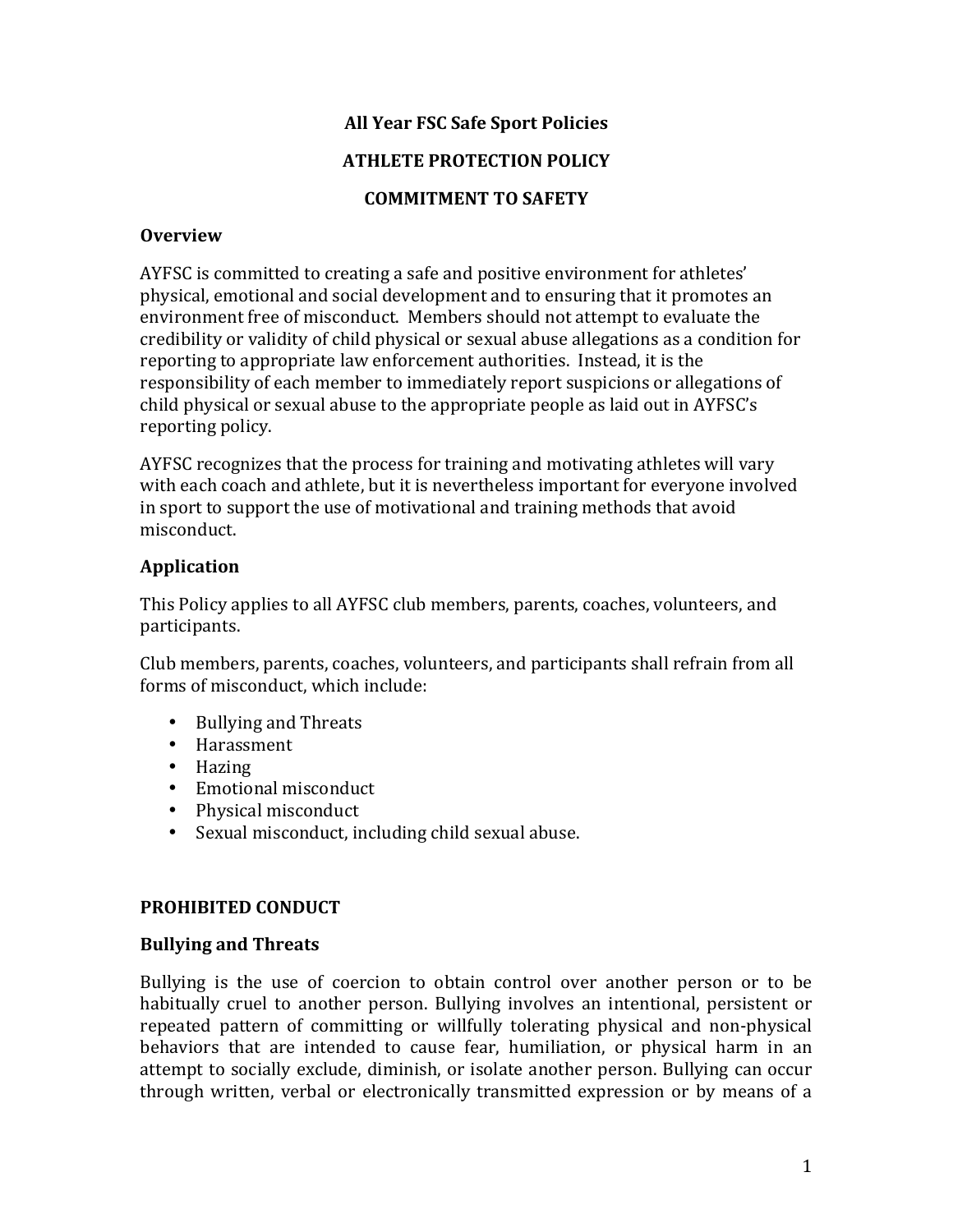physical act or gesture. Bullying behavior is prohibited in any manner in connection with all U.S. Figure Skating sanctioned activities and events.

Examples of bullying prohibited by this policy include, but is not limited to, physical behaviors, such as punching, kicking or choking an athlete; and verbal and emotional behaviors, such as, the use of electronic communications (i.e., "cyber bullying"), to harass, frighten, degrade, intimidate or humiliate.

While other members are often the perpetrators of bullying, it is a violation of this policy if a coach or other responsible adult knows or should know of the bullying behavior but takes no action to intervene on behalf of the targeted participant(s).

A threat to harm others is defined as any written, verbal, physical or electronically transmitted expression of intent to physically injure or harm someone. A threat may be communicated directly to the intended victim or communicated to a third party.

### **Harassment**

Harassment includes, but is not limited to, any pattern of physical and/or nonphysical behaviors that  $\alpha$  are intended to cause fear, humiliation, or annoyance,  $\beta$ ) offend or degrade, (c) create a hostile environment, or (d) reflect discriminatory bias in an attempt to establish dominance, superiority, or power over an individual participant or group based on gender, race, ethnicity, culture, religion, sexual orientation, gender expression, or mental or physical disability.

Harassment also includes, but is not limited to, creation of an environment through behavior or course of conduct that is insulting, intimidating, humiliating, demeaning or offensive. Harassment usually occurs when one person engages in abusive behavior or asserts unwarranted power or authority over another, whether intended or not. It includes, for example, name-calling, taunts, threats, belittling, unwelcome advances and requests for sexual acts, as well as undue threats to perform or succeed. Harassment includes child abuse.

Sexual Harassment is a form of harassment prohibited by this policy. It shall be a violation for any member, coach, official, director, employee, parent or volunteer, to harass a participant(s) through conduct or communications of a sexual nature or to retaliate against anyone that reports sexual harassment or participates in a harassment investigation.

Unwelcome sexual advances, requests for sexual acts, or other verbal, nonverbal or physical conduct of a sexual nature may constitute sexual harassment, even if the harasser and the participant being harassed are the same sex and whether or not the participant resists or submits to the harasser, when:

- 1. Submission to such conduct is made either explicitly or implicitly a term or condition of a participant's participation in any activity; or
- 2. Submission to or rejection of such conduct by a participant is used as the basis for decisions affecting the participant; or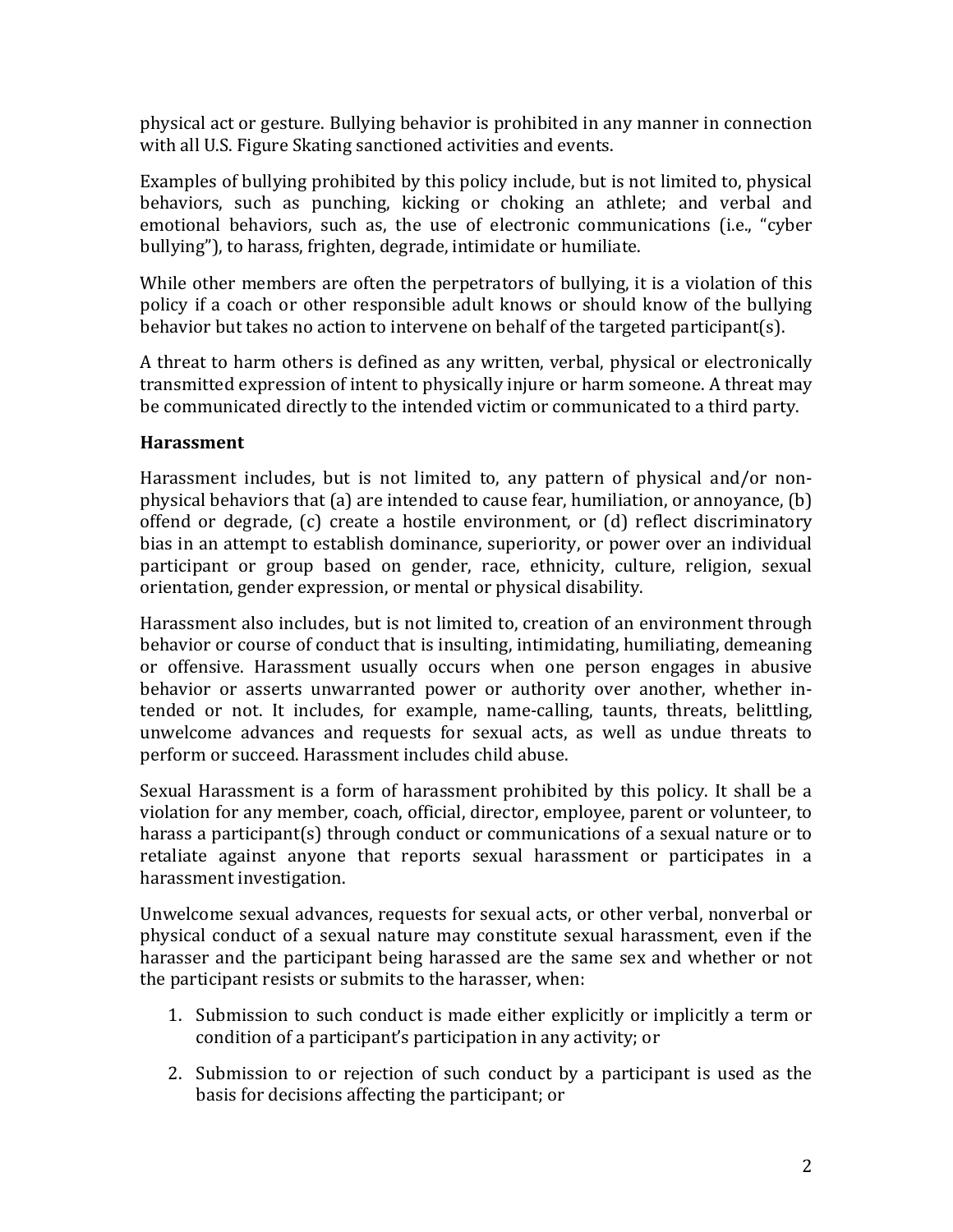3. Such conduct is sufficiently severe, persistent or pervasive such that it limits a participant's ability to participate in or benefit from a program or activity or it creates a hostile or abusive environment.

Any conduct of a sexual nature directed by a minor toward an adult or by an adult to a minor is presumed to be unwelcome and shall constitute sexual harassment. Acts of verbal or physical aggression, intimidation or hostility based on sex, but not involving conduct of a sexual nature may also constitute sexual harassment. Legitimate non-sexual touching or other non-sexual conduct is not sexual harassment.

It is also a violation of this policy if a coach or other responsible adult knows or should know of the harassment or sexual harassment but takes no action to intervene on behalf of the targeted participant(s).

# **Hazing**

Hazing includes any conduct that is intimidating, humiliating, offensive, or physically harmful. The hazing conduct is typically an activity that serves as a condition for joining a group or being socially accepted by a group's members. Examples of hazing prohibited by this policy include, without limitation, requiring or forcing (including through peer pressure) the consumption of alcohol or illegal drugs; tying, taping, or physically restraining a participant; sexual simulations or sexual acts of any nature; sleep deprivation, or the withholding or water and/or food; social actions or public displays (e.g., public nudity) that are illegal or meant to draw ridicule; beating paddling, or other forms of physical assault.

Activities that fit the definition of hazing are considered to be hazing regardless of a person's willingness to cooperate or participate.

Hazing does not include group or team activities that are meant to establish normative team behaviors or promote team cohesion, so long as such activities do not have reasonable potential to cause emotional or physical distress to any participant. 

It is also a violation of this policy if a coach or other responsible adult knows or should know of the hazing but takes no action to intervene on behalf of the targeted participant(s).

# **Emotional Misconduct**

Emotional misconduct involves a pattern of deliberate, non-contact behavior that has the potential to cause emotional or psychological harm to a participant. These behaviors may include verbal acts, physical acts, or acts that deny attention or support.

Examples of emotional misconduct prohibited by this policy include, without limitation: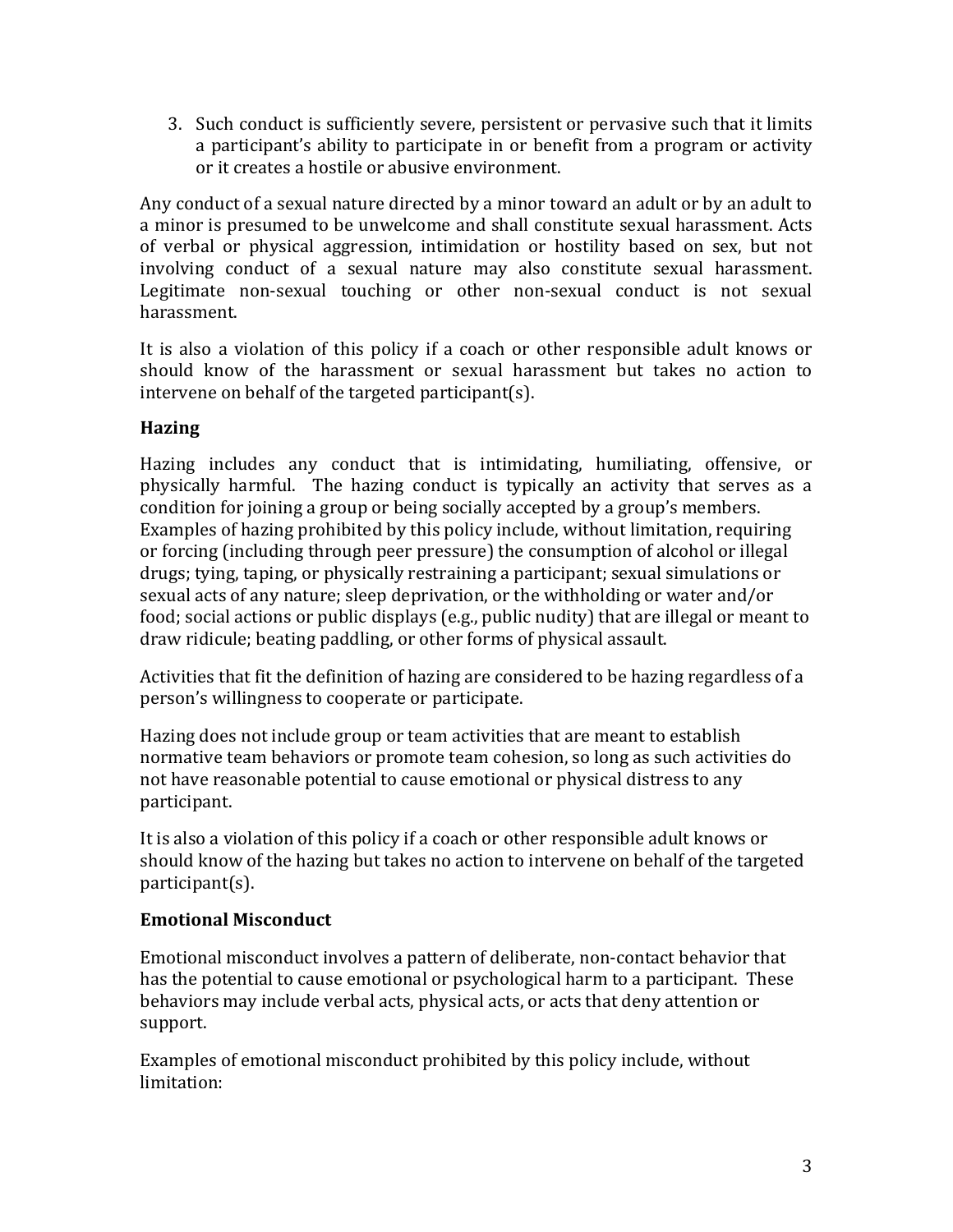Verbal Acts:

A pattern of verbal behaviors that attack a participant personally (e.g., calling them worthless, fat, or disgusting) or repeatedly and excessively yelling at a particular participant or participants in a manner that serves no productive training or motivational purpose.

Physical Acts:

A pattern of physically aggressive behaviors, such as throwing sport equipment, water bottles, or chairs at, or in the presence of participants; or punching walls, windows, or other objects.

Acts that Deny Attention or Support:

A pattern of ignoring a participant for extended periods of time or routinely or arbitrarily excluding participant from practice.

Emotional misconduct does not include generally accepted and age-appropriate coaching methods of skill enhancement, physical conditioning, motivation, team building, appropriate discipline or improving athletic performance.

## *Note: Bullying, harassment, and hazing, defined above, often involve some form*  $of$  emotional misconduct.

# **Physical Misconduct**

Physical contact in sport is inherent in instruction and training. Appropriate physical contact has three elements:

- 1. The physical contact takes place in public.
- 2. There is no potential for, or actual, physical or sexual intimacies during the physical contact.
- 3. The physical contact is for the benefit of the athlete, not to meet an emotional or other need of an adult.

Physical misconduct means physical contact with a participant that intentionally causes or has the potential to cause the participant to sustain bodily harm or personal injury.

Physical misconduct also includes physical contact with a participant that intentionally creates a threat of immediate bodily harm or personal injury. Physical misconduct may also include intentionally hitting or threatening to hit an athlete with objects or sports equipment.

In addition to physical contact or the threat of physical contact with a participant, physical abuse also includes the providing of alcohol to a participant under the age of 21 and the providing of illegal drugs or non-prescribed medications to any participant.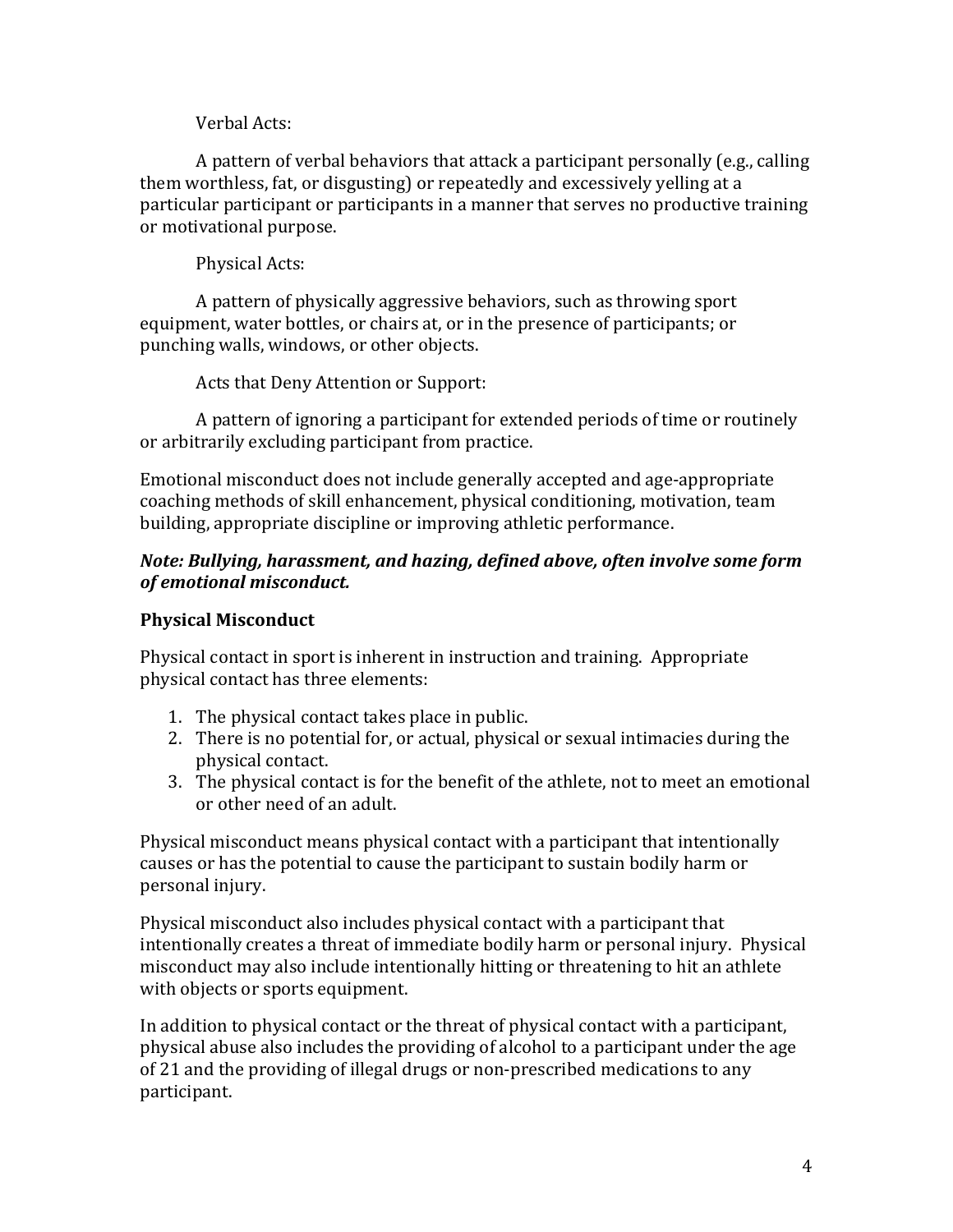It also includes any act or conduct described as physical abuse or misconduct under federal or state law (e.g., child abuse, child neglect, and assault).

Physical misconduct does not include professionally accepted coaching methods of skill enhancement, physical conditioning, team building, appropriate discipline or improving athlete performance.

Without limiting the above, any act or conduct described as physical abuse or misconduct under applicable federal or state law constitutes physical abuse under this policy.

Examples of physical misconduct prohibited by this Policy include, without limitation: 

- 1. Contact offenses:
	- a. punching, beating, biting, striking, choking or slapping an athlete;
	- b. intentionally hitting an athlete with objects or sporting equipment;
	- c. providing alcohol to an athlete under the legal drinking age (under U.S. law);
	- d. providing illegal drugs or non-prescribed medications to any athlete;
	- e. encouraging or permitting an athlete to return to play prematurely or without the clearance of a medical professional, after a serious injury  $(e.g., a concussion);$
	- f. prescribing dieting or other weight-control methods (e.g., public weigh-ins, caliper tests for humiliation purposes). For further *information please consult the U.S. Figure Skating Policy on Athlete Health and Well-Being.*
- 2. Non-contact offenses:
	- a. isolating an athlete in a confined space (e.g., locking an athlete in a small space);
	- b. forcing an athlete to assume a painful stance or position for no athletic purpose (e.g., requiring an athlete to kneel on a harmful surface);
	- c. withholding, recommending against, or denying adequate hydration, nutrition, medical attention or sleep.

It is critical for clubs, programs, coaches, staff members, volunteers, and parents to report suspicions or allegations of physical misconduct to the proper officials and appropriate law enforcement officials.

### *Note: Bullying, harassment and hazing, defined above, often involve some form of physical misconduct.*

## **Sexual Misconduct Including Child Sexual Abuse**

For the purposes of this Policy, a child is someone under the age of 18.

Sexual misconduct involves any touching or non-touching sexual interaction that is nonconsensual or forced, coerced or manipulated, or perpetrated in an aggressive,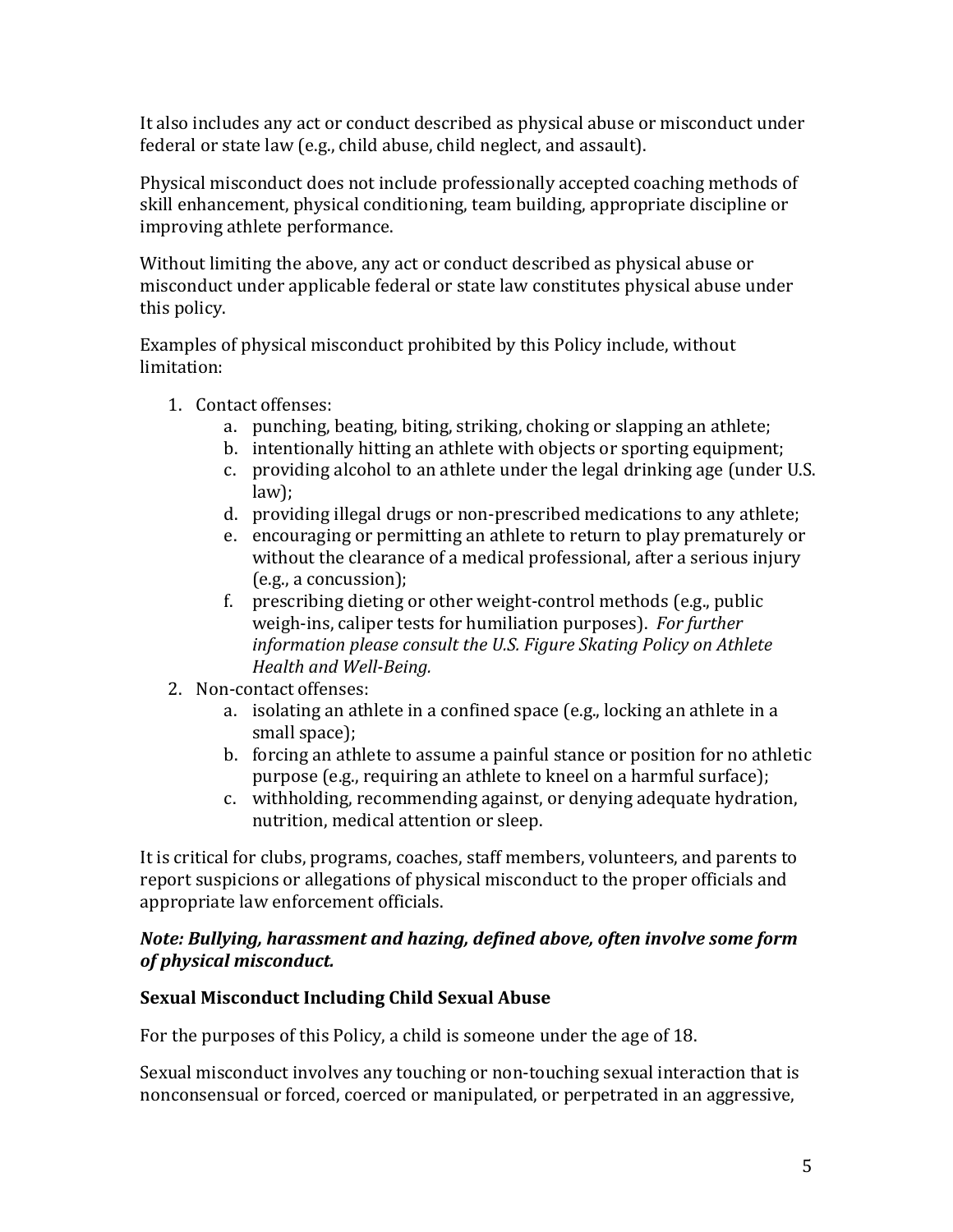harassing, exploitative or threatening manner. It also includes any sexual interaction between an athlete and an individual with evaluative, direct, or indirect authority which is considered an imbalance of power. Last, any act or conduct described as sexual abuse or misconduct under federal or state law (e.g., sexual abuse, sexual exploitation, rape) qualifies as sexual misconduct.

## *Notes: An imbalance of power is always assumed between an athlete, regardless of age, and an adult in a position of authority (such as a coach, official, director, employee, parent, or volunteer).*

#### *Minors cannot consent to sexual activity with an adult. All sexual interaction* between an adult and a minor is strictly prohibited.

Sexual abuse of a minor occurs when an adult coach, official, director, employee, parent, or volunteer touches a minor for the purpose of sexual arousal or gratification of the minor or the coach, official, director, employee, parent, or volunteer. Sexual abuse of a minor also occurs when a minor touches a coach, official, director, employee, parent, or volunteer for the sexual arousal or sexual gratification of either the minor or coach, official, director, employee, parent, or volunteer; even if the touching occurs at the request or with the consent of the coach, official, director, employee, parent, or volunteer.

### Authority and Trust:

Once the unique coach-athlete relationship is established, the authority and trust on the part of the coach over the athlete shall be assumed, regardless of age. However, in some circumstances in regard to adult skaters, this assumption is rebuttable.

## Imbalance of Power:

Factors relevant to determining whether there is an imbalance of power include, but are not limited to: the nature and extent of the coach's supervisory, evaluative or other authority over the athlete being coached; the relationship between the parties; the parties' respective roles; the nature and duration of the sexual relations or intimacies; the age of the coach; the age of the athlete or participant; and whether the coach has engaged in a pattern of sexual interaction with other athletes or participants. *.* Factors relevant to determining whether there is an imbalance of power include, but are not limited to: (a) the nature and extent of the coach's supervisory, evaluative or other authority over the athlete being coached; (b) the actual relationship between the parties;  $(c)$  the parties' respective roles;  $(d)$  the nature and duration of the sexual relations or intimacies; (e) the age of the coach; (f) the age of the athlete or participant;  $(g)$  and whether the coach has engaged in a pattern of sexual interaction with other athletes or participants.

Sexual contact between children also can be abusive if there is a significant disparity in age, development, or size that renders the younger child incapable of giving informed consent; if there is the existence of an aggressor; or where there is an imbalance of power and/or intellectual capabilities. The sexually abusive acts may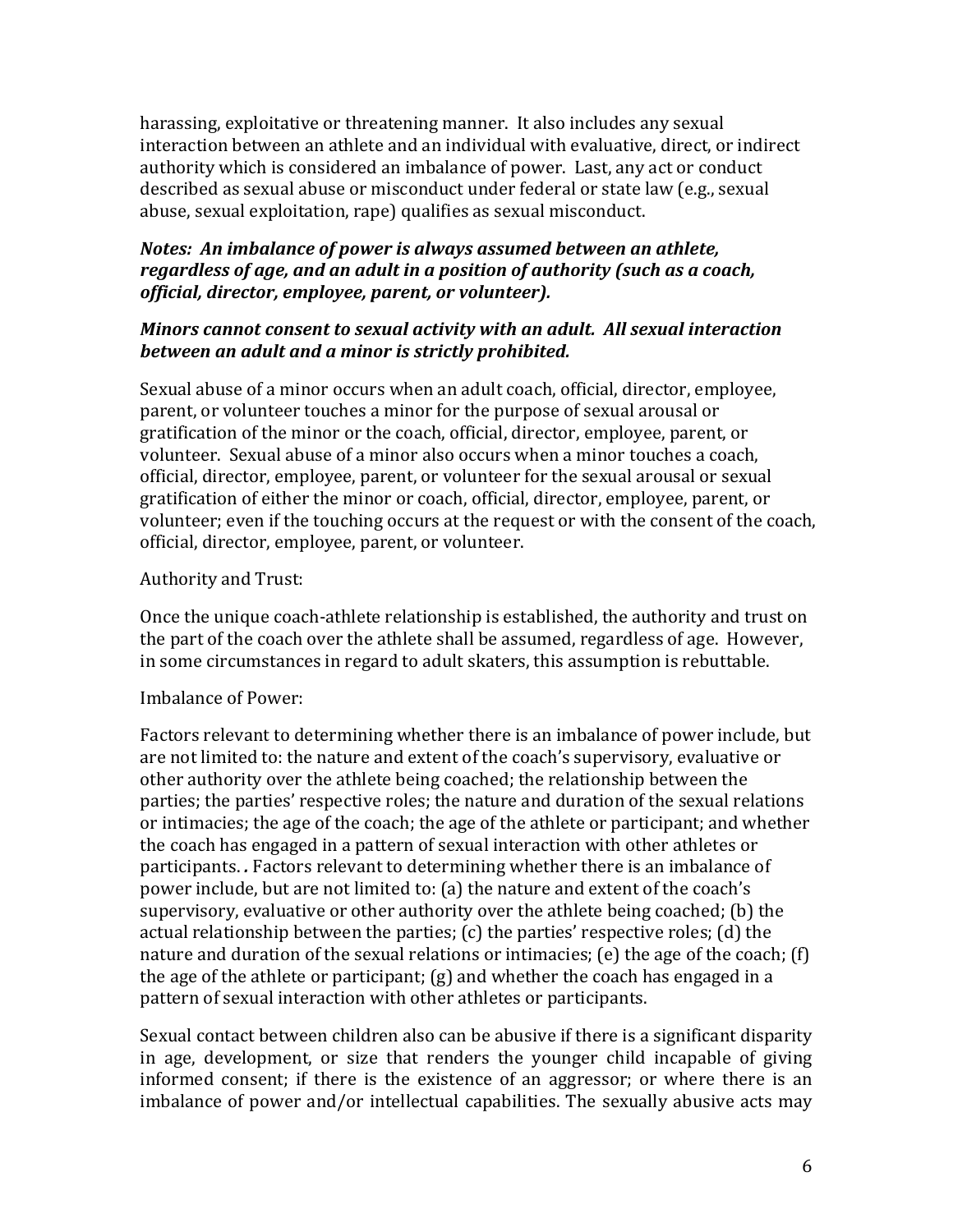include sexual penetration, sexual touching or non-contact sexual acts such as exposure or voyeurism.

Neither consent of the minor to the sexual contact, mistake as to the participant's age, nor the fact that the sexual contact did not take place at a U.S. Figure Skating function are defenses to a complaint of sexual abuse. Sexual abuse may also occur between adults or to an adult. Sexual abuse includes sexual interactions that are nonconsensual or accomplished by force or threat of force, or coerced or manipulated, regardless of the age of the participants.

Sexual abuse may also include non-touching offenses, such as sexually harassing behaviors, an adult discussing his/her sex life with a minor, an adult asking a minor about his/her sex life, an adult requesting or sending nude or partial dress photo to minor; exposing minors to pornographic material, sending minors sexually explicit electronic messages or photos (e.g. "sexting"), deliberately exposing a minor to sexual acts, or deliberately exposing a minor to inappropriate nudity.

Without limiting the above, any act or conduct described as sexual abuse, sexual misconduct or child sexual abuse under applicable federal or state law constitutes sexual abuse under this policy.

Examples of Sexual Misconduct

Touching offenses

- Fondling an athlete's breasts or buttocks
- Exchange of reward in sport (e.g., team placement, scores, feedback, free lessons/ice time, etc.) for sexual acts
- Genital contact whether or not either party is clothed
- Sexual relations or intimacies between participants in a position of trust, authority and/or evaluative and supervisory control over athletes or other sport participants

Non-touching offenses

• Sexually-oriented comments, jokes or innuendo made to or about an athlete, or other sexually harassing behavior

- Discussing his or her sex life with an athlete
- Asking an athlete about his or her sex life
- Requesting or sending a nude or partial-dress photo to athlete
- Exposing athletes to pornographic material

• Sending athletes sexually-explicit or suggestive electronic or written messages or photos (e.g., "sexting")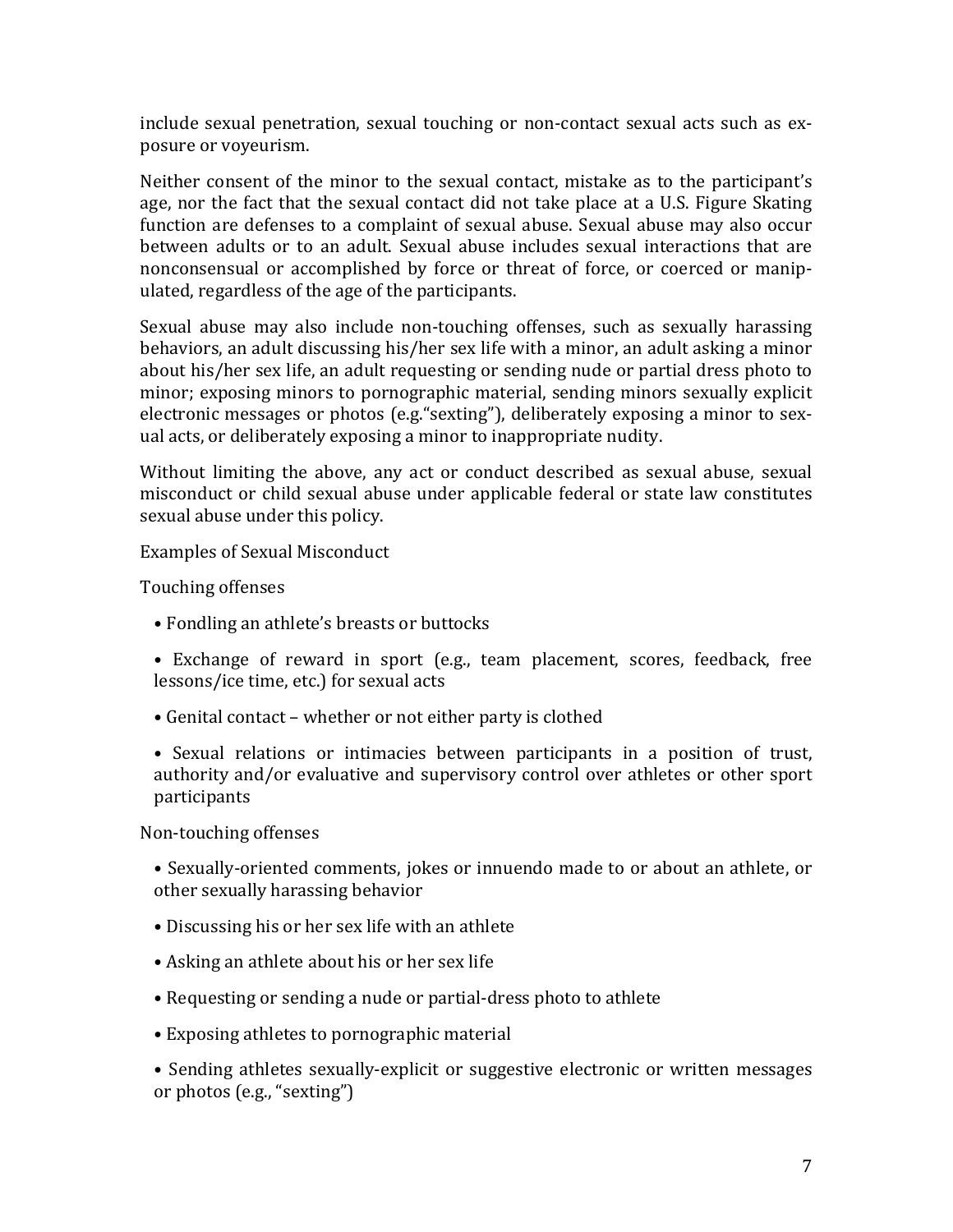- Deliberately exposing an athlete to sexual acts
- Deliberately exposing an athlete to nudity (except in situations where locker rooms and changing areas are shared)
- Sexual solicitation, physical advances, or verbal or nonverbal conduct that is sexual in nature

These guidelines do not apply to a pre-existing relationship between spouses or life partners.

It is critical for clubs, programs, coaches, staff members, volunteers and parents to report suspicions or allegations of sexual misconduct to U.S. Figure Skating and appropriate law enforcement officials.

### **"Grooming" behaviors**

Offenders typically control their victims through a systematic process called "grooming" or seduction. Many offenders exploit a child's vulnerabilities using a combination of tactics to gain the victim's trust, lower inhibitions, and gain cooperation and "consent." Since the initial stages of the grooming process can occur in public or group settings, offenders also take care to groom the community, which makes it easier to gain the trust of staff and administrators. The grooming process has six steps:

- 1. Targeting the victim An offender will identify a child and determine his or her vulnerabilities.
- 2. Gaining trust Through watching and gathering information about the child, an offender will become acquainted with his or her needs.
- 3. Filling a need Offenders will often lavish gifts, extra attention, and affection to forge a bond with their victims.
- 4. Isolating the child  $-$  By developing a special relationship with the child, an offender creates situations in which he or she is alone with the child.
- 5. Sexualizing the relationship An offender will desensitize a child by talking to, taking photos of and even creating situations in which both the offender and victim are touching or naked. The adult then uses a child's curiosity and feelings of stimulation to engage in sexual activity.
- 6. Maintaining control To ensure the child's continued participation and silence, offenders can use secrecy and blame as well as other tactics. Victims sometimes continue the relationship out of fear or shame at the thought of having to tell someone about the abuse.

Since interactions between a predator and child can occur in sport settings around other people, coaches, staff members or volunteers are well positioned to witness grooming behavior. Therefore, it is critical for all members of the sport community